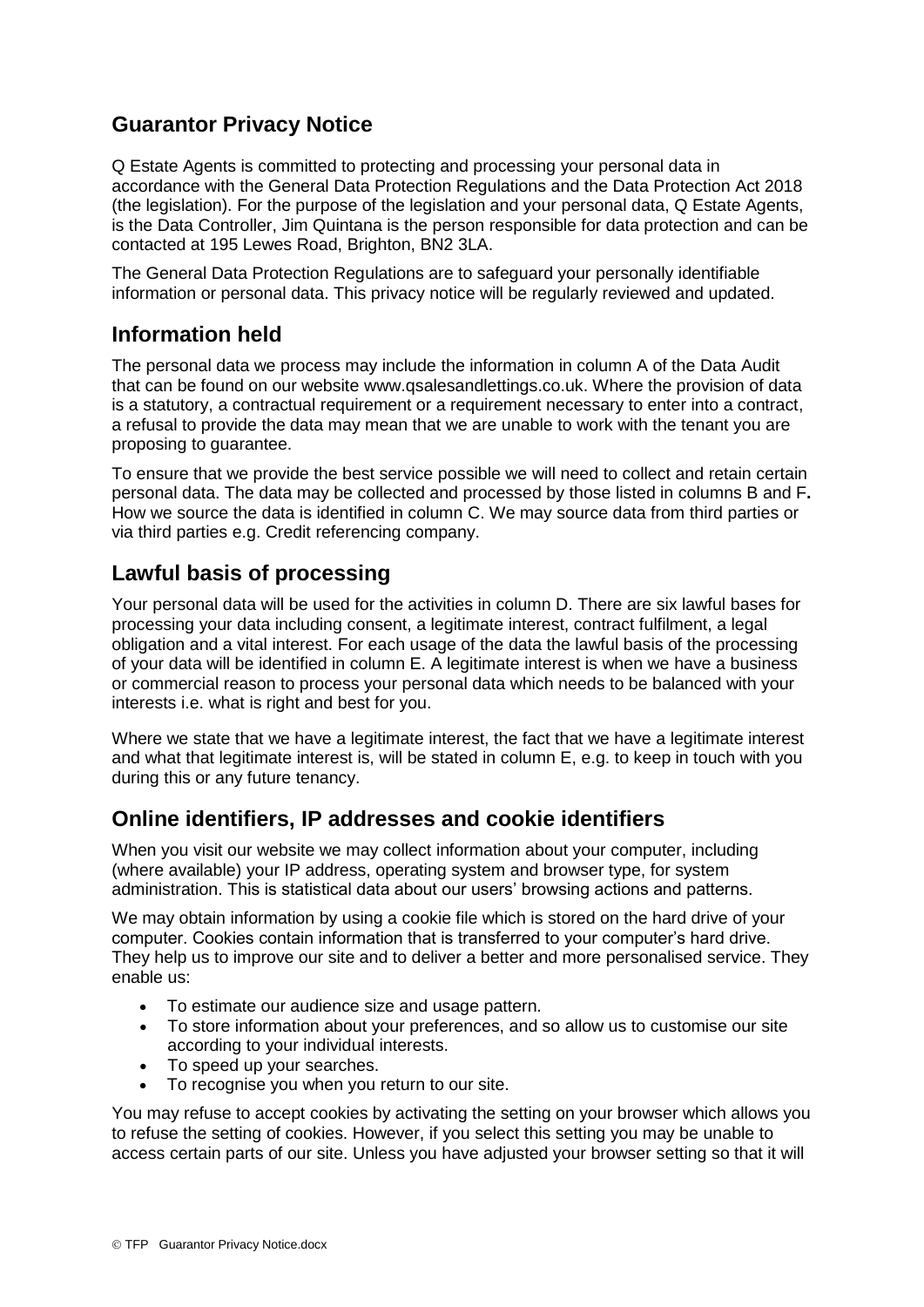refuse cookies, our system will issue cookies when you log on to our site. You can find more information about cookies at [www.allaboutcookies.org](http://www.allaboutcookies.org/)

This policy only applies to our site. If you leave our site via a link or otherwise, you will be subject to the privacy policy of that website provider. We have no control over that privacy policy or the terms of the website and you should check their privacy policy before continuing to access the site.

## **Recipients of personal data**

It will be necessary for us to process or share all or some of your personal data with a range of individuals, businesses and organisations and these may include those listed in column F.

#### **Where is the data stored?**

Your personal data is stored in the way described in column G and the data is always stored within the European Union or outside of the European Union but with an organisation operating under the General Data Protection Regulations.

#### **Retention period and criteria used to determine the retention period**

We will retain some elements of your personal data for up to the time defined in column H after your guarantor responsibilities end. The information which can be anonymized will be that which is no longer required for either contractual fulfilment or a legitimate interest. If the lawful basis for processing your data was consent then you may withdraw such consent at any time.

## **Your rights**

You have a right of access to check your personal data to verify the lawful basis of processing. We are obliged to respond to an access request within 30 days and may not charge a fee unless the request is unfounded, excessive or repetitive. If a fee is charged it is to be a reasonable fee based upon the administrative cost of providing the information.

You have a right to rectification if the data we hold is either inaccurate or incomplete. If your data has been disclosed to third parties then we must inform them of the rectification, where possible.

You have a right to require erasure of your data when consent is our basis of processing (the right to be forgotten). You may request that your personal data be erased, for example, where there is no compelling reason for its continued processing or where you withdraw consent. We will comply with your request unless we have another basis of processing justifying our retaining the data (for example a legal requirement or the defence of a legal claim).

You have some rights to ask us to restrict processing i.e. to block or supress processing where, for example, the data may be incorrect and whilst the accuracy is verified. We are permitted to store the data.

## **Your right to object**

You do have a right to object to further processing of your personal data. We may be required to stop processing unless there is some other legitimate basis of processing such as a legitimate interest or a requirement for the exercise or defence of a legal claim.